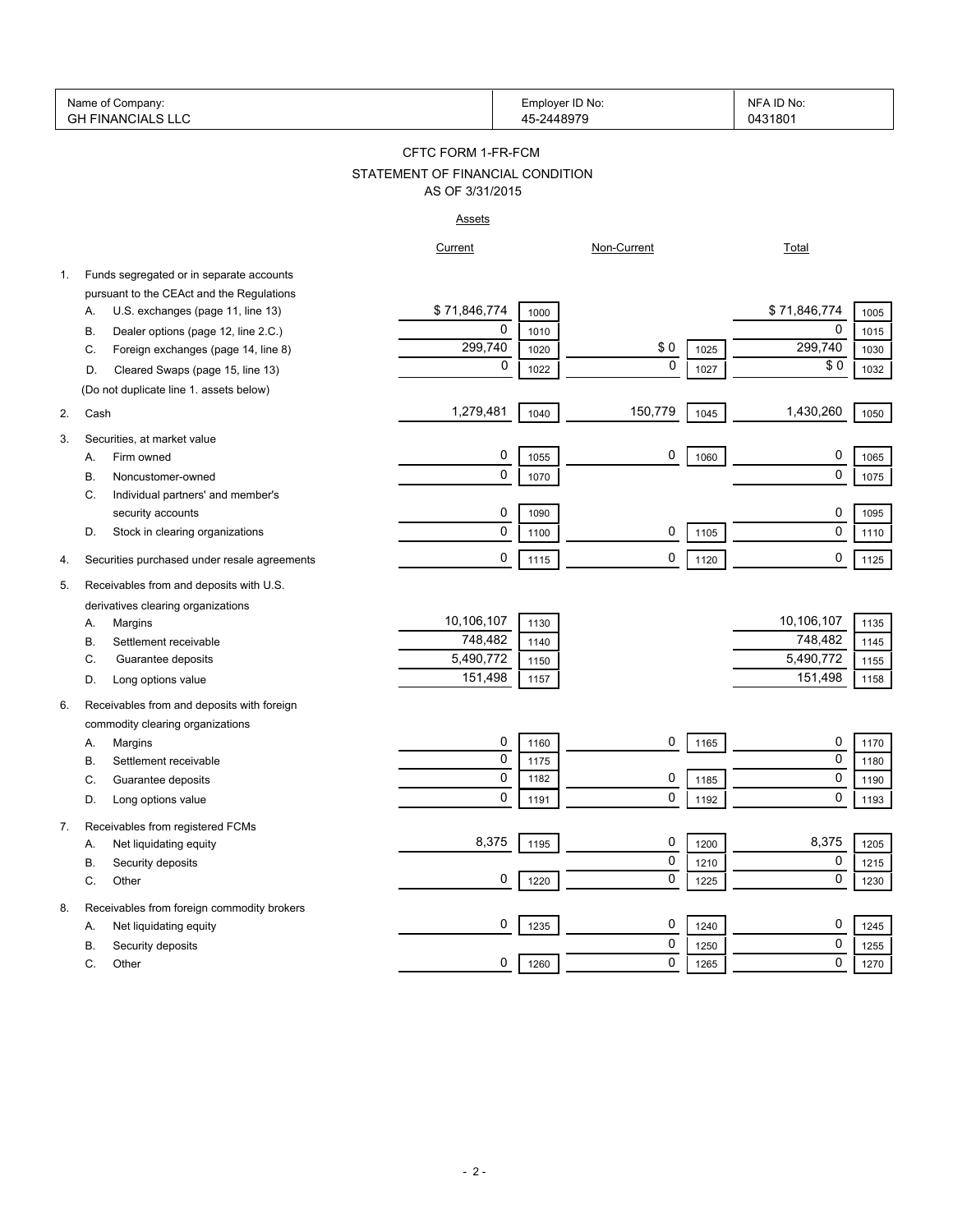| 9.  | Receivables from traders on U.S.                           |              |      |           |      |              |      |
|-----|------------------------------------------------------------|--------------|------|-----------|------|--------------|------|
|     | commodity exchanges<br>Customer debit and deficit accounts | 0            | 1275 | 0         | 1280 | 0            | 1285 |
|     | Α.<br>Noncustomer and proprietary accounts<br>В.           | $\mathbf 0$  | 1290 | 0         | 1295 | $\mathbf 0$  | 1300 |
|     | Other<br>C.                                                | $\mathbf 0$  | 1305 | 0         | 1310 | $\mathbf 0$  | 1315 |
|     | Allowance for doubtful accounts<br>D.                      |              |      | 0         | 1320 | $\mathbf 0$  | 1325 |
|     |                                                            |              |      |           |      |              |      |
| 10. | Receivables from traders on foreign                        |              |      |           |      |              |      |
|     | boards of trade                                            |              |      |           |      |              |      |
|     | Customer debit and deficit accounts<br>Α.                  | 0            | 1330 | 0         | 1335 | 0            | 1340 |
|     | Noncustomer and proprietary accounts<br>В.                 | 0            | 1345 | 0         | 1350 | $\mathbf 0$  | 1355 |
|     | Other<br>C.                                                | 0            | 1360 | 0         | 1365 | $\mathbf 0$  | 1370 |
|     | Allowance for doubtful accounts<br>D.                      |              |      | 0         | 1375 | $\mathbf 0$  | 1380 |
| 11. | Inventories of cash commodities, raw materials,            |              |      |           |      |              |      |
|     | work in progress and finished goods                        |              |      |           |      |              |      |
|     | Covered<br>Α.                                              | 0            | 1385 | 0         | 1390 | 0            | 1395 |
|     | В.<br>Not covered                                          | 0            | 1400 | 0         | 1405 | $\mathbf 0$  | 1410 |
|     |                                                            |              |      |           |      |              |      |
| 12. | Secured demand notes                                       |              |      |           |      |              |      |
|     | (Value of collateral \$0 [1415]                            | 0            |      | 0         |      | 0            |      |
|     | Safety factor \$0 [1420])                                  |              | 1425 |           | 1430 |              | 1435 |
| 13. | Other receivables and advances                             |              |      |           |      |              |      |
|     | Merchandising accounts receivable<br>А.                    | 0            | 1440 | 0         | 1445 | 0            | 1450 |
|     | Notes receivable<br>В.                                     | $\mathbf 0$  | 1455 | 0         | 1460 | $\mathbf 0$  | 1465 |
|     | Commissions and brokerage receivable<br>C.                 | 7,112        | 1470 | 0         | 1475 | 7,112        | 1480 |
|     | Receivables from employees and<br>D.                       |              |      |           |      |              |      |
|     | associated persons                                         | 0            | 1485 | 0         | 1490 | 0            | 1495 |
|     | Advances on cash commodities<br>Е.                         | $\mathbf 0$  | 1500 | 0         | 1505 | $\mathbf 0$  | 1510 |
|     | Dividends and interest<br>F.                               | $\mathbf 0$  | 1515 | 0         | 1520 | $\mathbf 0$  | 1525 |
|     | Taxes receivable<br>G.                                     | $\mathbf 0$  | 1530 | 0         | 1535 | $\mathbf 0$  | 1540 |
|     | Receivables from subsidiaries and affiliates<br>Н.         | $\mathbf 0$  | 1545 | 0         | 1550 | $\mathbf 0$  | 1555 |
|     | Other (Itemize on a separate page)                         | $\mathbf 0$  | 1560 | 0         | 1565 | $\mathbf 0$  | 1570 |
|     | Allowance for doubtful accounts<br>J.                      |              |      | 0         | 1575 | $\mathbf 0$  | 1580 |
| 14. | Unrealized gains on forward contracts                      |              |      |           |      |              |      |
|     | and commitments                                            | 0            | 1585 | 0         | 1590 | 0            | 1595 |
|     |                                                            |              |      |           |      |              |      |
| 15. | Exchange memberships, at cost                              |              |      |           |      |              |      |
|     | (Market value \$737,600 [1600])                            |              |      | 389,325   | 1605 | 389,325      | 1610 |
| 16. | Investments in subsidiaries                                | 0            | 1612 | 0         | 1615 | 0            | 1620 |
| 17. | Plant, property, equipment and capitalized leases          |              |      |           |      |              |      |
|     | (cost net of accumulated depreciation                      |              |      |           |      |              |      |
|     | and amortization of \$0 [1625])                            | 0            | 1630 | 80,812    | 1635 | 80,812       | 1640 |
|     |                                                            |              |      |           |      |              |      |
| 18. | Prepaid expenses and deferred charges                      |              |      | 41,571    | 1645 | 41,571       | 1650 |
| 19. | Other assets (itemize on separate page)<br>А.              | 0            | 1655 | 0         | 1660 | 0            | 1665 |
|     | Retail Forex Aggregate Assets<br>В.                        | $\mathbf 0$  | 1657 | 0         | 1662 | 0            | 1667 |
|     |                                                            |              |      |           |      |              |      |
| 20. | <b>Total Assets</b>                                        | \$89,938,341 | 1670 | \$662,487 | 1675 | \$90,600,828 | 1680 |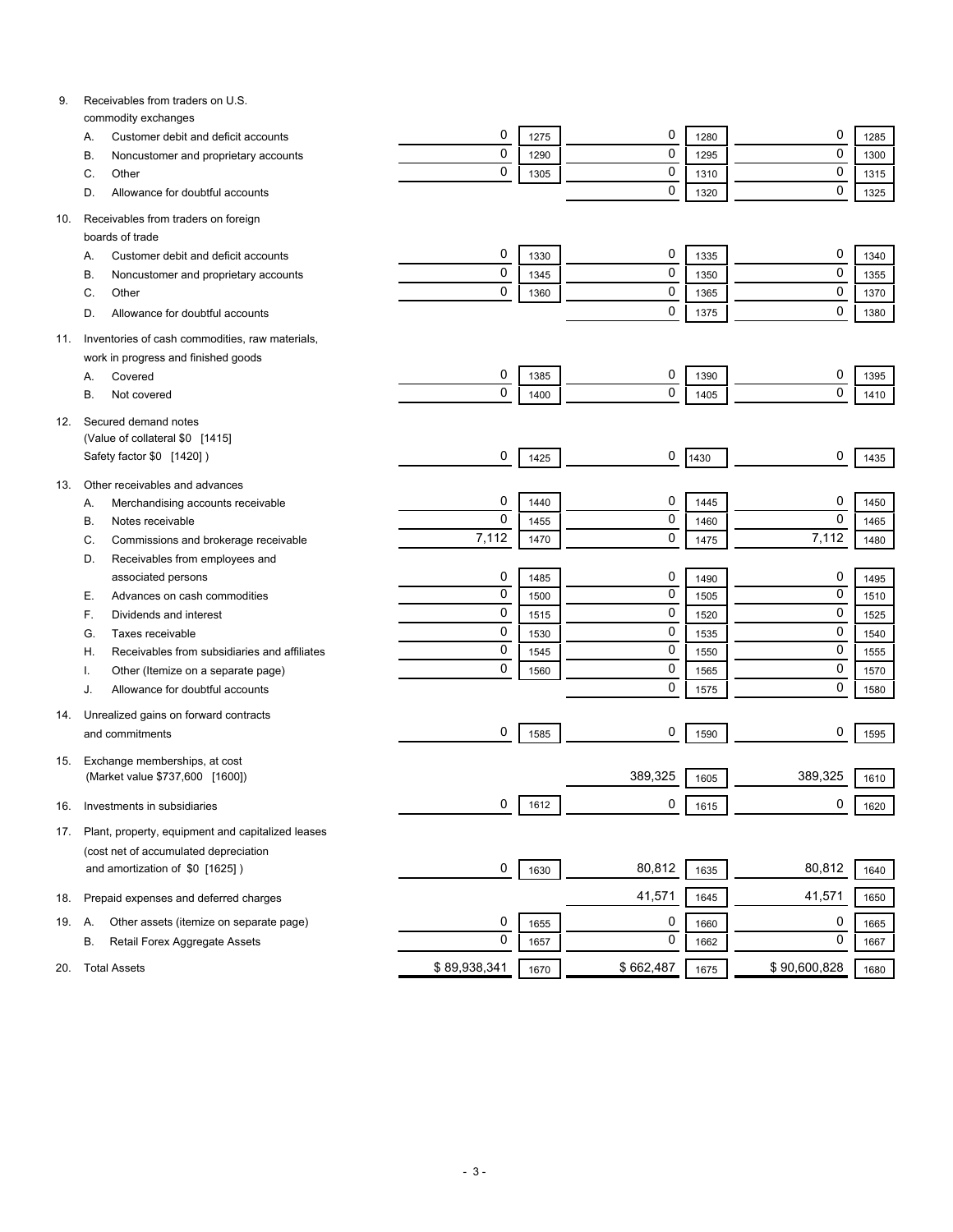| Name of Company:  | Employer ID No: | NFA ID No: |
|-------------------|-----------------|------------|
| GH FINANCIALS LLC | 45-2448979      | 0431801    |

#### CFTC FORM 1-FR-FCM

# STATEMENT OF FINANCIAL CONDITION

AS OF 3/31/2015

#### Liabilities & Ownership Equity

#### **Liabilities**

| A.        | Secured loans                                                             | \$0                                                                                                                                                                                                                                                                                                                                                                                                                                                                                                                                                                                                                                                                        | 2000                                         |
|-----------|---------------------------------------------------------------------------|----------------------------------------------------------------------------------------------------------------------------------------------------------------------------------------------------------------------------------------------------------------------------------------------------------------------------------------------------------------------------------------------------------------------------------------------------------------------------------------------------------------------------------------------------------------------------------------------------------------------------------------------------------------------------|----------------------------------------------|
| В.        | Unsecured loans                                                           | 0                                                                                                                                                                                                                                                                                                                                                                                                                                                                                                                                                                                                                                                                          | 2010                                         |
| C.        | Overdrafts                                                                | 0                                                                                                                                                                                                                                                                                                                                                                                                                                                                                                                                                                                                                                                                          | 2020                                         |
|           |                                                                           |                                                                                                                                                                                                                                                                                                                                                                                                                                                                                                                                                                                                                                                                            |                                              |
| Α.        |                                                                           | 58,135,924                                                                                                                                                                                                                                                                                                                                                                                                                                                                                                                                                                                                                                                                 | 2030                                         |
| В.        |                                                                           | 1,289                                                                                                                                                                                                                                                                                                                                                                                                                                                                                                                                                                                                                                                                      | 2040                                         |
| C.        |                                                                           | $\mathbf 0$                                                                                                                                                                                                                                                                                                                                                                                                                                                                                                                                                                                                                                                                | 2050                                         |
| D.        | Noncustomers' accounts                                                    | 10,726,050                                                                                                                                                                                                                                                                                                                                                                                                                                                                                                                                                                                                                                                                 | 2060                                         |
| Е.        | General partners' and member's trading accounts (not included in capital) | 0                                                                                                                                                                                                                                                                                                                                                                                                                                                                                                                                                                                                                                                                          | 2070                                         |
| F.        | Customers trading cleared swaps                                           | 0                                                                                                                                                                                                                                                                                                                                                                                                                                                                                                                                                                                                                                                                          | 2072                                         |
|           |                                                                           | 87,326                                                                                                                                                                                                                                                                                                                                                                                                                                                                                                                                                                                                                                                                     | 2080                                         |
|           |                                                                           |                                                                                                                                                                                                                                                                                                                                                                                                                                                                                                                                                                                                                                                                            |                                              |
|           |                                                                           |                                                                                                                                                                                                                                                                                                                                                                                                                                                                                                                                                                                                                                                                            |                                              |
|           |                                                                           |                                                                                                                                                                                                                                                                                                                                                                                                                                                                                                                                                                                                                                                                            | 2090                                         |
|           |                                                                           |                                                                                                                                                                                                                                                                                                                                                                                                                                                                                                                                                                                                                                                                            |                                              |
|           |                                                                           | 0                                                                                                                                                                                                                                                                                                                                                                                                                                                                                                                                                                                                                                                                          | 2100                                         |
|           |                                                                           | 0                                                                                                                                                                                                                                                                                                                                                                                                                                                                                                                                                                                                                                                                          | 2110                                         |
|           |                                                                           |                                                                                                                                                                                                                                                                                                                                                                                                                                                                                                                                                                                                                                                                            |                                              |
| 27.       |                                                                           |                                                                                                                                                                                                                                                                                                                                                                                                                                                                                                                                                                                                                                                                            |                                              |
| А.        | Accounts payable and accrued expenses                                     |                                                                                                                                                                                                                                                                                                                                                                                                                                                                                                                                                                                                                                                                            | 2120                                         |
| В.        | Salaries, wages, commissions and bonuses payable                          | 0                                                                                                                                                                                                                                                                                                                                                                                                                                                                                                                                                                                                                                                                          | 2130                                         |
| C.        |                                                                           |                                                                                                                                                                                                                                                                                                                                                                                                                                                                                                                                                                                                                                                                            | 2140                                         |
| D.        | Deferred income taxes                                                     |                                                                                                                                                                                                                                                                                                                                                                                                                                                                                                                                                                                                                                                                            | 2150                                         |
| Е.        | Security deposits held                                                    |                                                                                                                                                                                                                                                                                                                                                                                                                                                                                                                                                                                                                                                                            | 2160                                         |
| F.        | Advances against commodities                                              | 0                                                                                                                                                                                                                                                                                                                                                                                                                                                                                                                                                                                                                                                                          | 2170                                         |
| G.        | Unrealized losses on forward contracts and commitments                    | $\Omega$                                                                                                                                                                                                                                                                                                                                                                                                                                                                                                                                                                                                                                                                   | 2180                                         |
| Н.        | Due to subsidiaries and affiliates                                        | 1,452,072                                                                                                                                                                                                                                                                                                                                                                                                                                                                                                                                                                                                                                                                  | 2190                                         |
| т.        | Notes, mortgages and other payables due within twelve months              | 0                                                                                                                                                                                                                                                                                                                                                                                                                                                                                                                                                                                                                                                                          | 2200                                         |
| J.        | Obligation to Retail FX Customers                                         | 0                                                                                                                                                                                                                                                                                                                                                                                                                                                                                                                                                                                                                                                                          | 2205                                         |
| Κ.        | Other (itemize on a separate page)                                        | 0                                                                                                                                                                                                                                                                                                                                                                                                                                                                                                                                                                                                                                                                          | 2210                                         |
|           |                                                                           |                                                                                                                                                                                                                                                                                                                                                                                                                                                                                                                                                                                                                                                                            |                                              |
| А.        | Unsecured                                                                 | 0                                                                                                                                                                                                                                                                                                                                                                                                                                                                                                                                                                                                                                                                          | 2220                                         |
| <b>B.</b> | Secured                                                                   | 0                                                                                                                                                                                                                                                                                                                                                                                                                                                                                                                                                                                                                                                                          | 2230                                         |
|           |                                                                           | Payables to banks<br>Equities in commodity accounts<br>Customers trading on U.S. commodity exchanges<br>Customers trading on foreign exchanges<br>Customers' dealer options accounts<br>Payable to U.S. commodity clearing organizations<br>Including short option value of \$87,326 [2075]<br>Payable to foreign commodity clearing organizations<br>Including short option value of \$0 [2085]<br>Payable to registered futures commission merchants<br>Payable to foreign commodity brokers<br>Accounts payable, accrued expenses and other payables<br>Taxes payable<br>Notes, mortgages and other payables not due within twelve months of the date of this statement | 0<br>3,899,438<br>48,984<br>0<br>$\mathbf 0$ |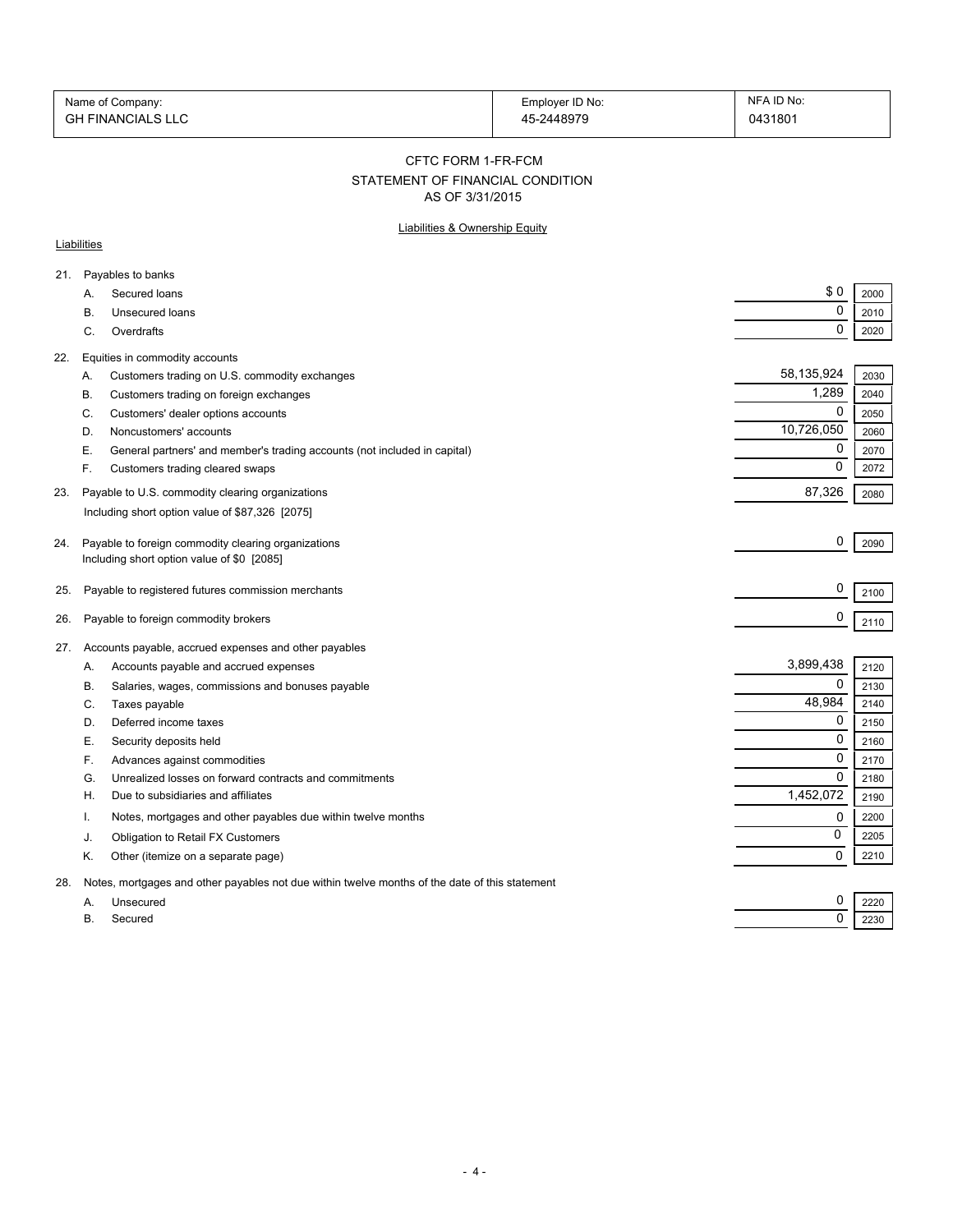| 29. | Securities sold under agreements to repurchase              |              | 2240 |  |
|-----|-------------------------------------------------------------|--------------|------|--|
| 30. | Securities sold not yet purchased, at market value          |              | 2250 |  |
| 31  | Liabilities subordinated to claims of general creditors     |              |      |  |
|     | Subject to a satisfactory subordination agreement<br>А.     | 8.000.000    | 2260 |  |
|     | Not subject to a satisfactory subordination agreement<br>В. |              | 2270 |  |
| 32. | Total liabilities                                           | \$82,351,083 | 2280 |  |

#### Ownership Equity

| 34.<br>Partnership or Limited Liability Company<br>\$8,249,745<br>Partnership or LLC contributed and retained capital<br>2510<br>Α.<br><b>B.</b><br>Additional capital per partnership or membership agreement<br>0<br>(equities in partners' or members' trading accounts, etc.)<br>2515<br>\$8,249,745<br>C.<br>Total<br>2520<br>35.<br>Corporation<br>\$0<br>Preferred stock<br>2530<br>А.<br>0<br>В.<br>Common stock<br>2535<br>0<br>Additional paid in capital<br>C.<br>2540<br>Retained earnings<br>D.<br>2545<br>\$0<br>Е.<br>Subtotal<br>2550<br>0<br>F.<br>Less: capital stock in treasury<br>2555<br>\$0<br>G.<br>Total<br>2560<br>\$8,249,745<br>36.<br>Total ownership equity (line 33, 34.C. or 35.G) | 33. | Sole proprietorship | \$0 | 2500 |      |
|--------------------------------------------------------------------------------------------------------------------------------------------------------------------------------------------------------------------------------------------------------------------------------------------------------------------------------------------------------------------------------------------------------------------------------------------------------------------------------------------------------------------------------------------------------------------------------------------------------------------------------------------------------------------------------------------------------------------|-----|---------------------|-----|------|------|
|                                                                                                                                                                                                                                                                                                                                                                                                                                                                                                                                                                                                                                                                                                                    |     |                     |     |      |      |
|                                                                                                                                                                                                                                                                                                                                                                                                                                                                                                                                                                                                                                                                                                                    |     |                     |     |      |      |
|                                                                                                                                                                                                                                                                                                                                                                                                                                                                                                                                                                                                                                                                                                                    |     |                     |     |      |      |
|                                                                                                                                                                                                                                                                                                                                                                                                                                                                                                                                                                                                                                                                                                                    |     |                     |     |      |      |
|                                                                                                                                                                                                                                                                                                                                                                                                                                                                                                                                                                                                                                                                                                                    |     |                     |     |      |      |
|                                                                                                                                                                                                                                                                                                                                                                                                                                                                                                                                                                                                                                                                                                                    |     |                     |     |      |      |
|                                                                                                                                                                                                                                                                                                                                                                                                                                                                                                                                                                                                                                                                                                                    |     |                     |     |      |      |
|                                                                                                                                                                                                                                                                                                                                                                                                                                                                                                                                                                                                                                                                                                                    |     |                     |     |      |      |
|                                                                                                                                                                                                                                                                                                                                                                                                                                                                                                                                                                                                                                                                                                                    |     |                     |     |      |      |
|                                                                                                                                                                                                                                                                                                                                                                                                                                                                                                                                                                                                                                                                                                                    |     |                     |     |      |      |
|                                                                                                                                                                                                                                                                                                                                                                                                                                                                                                                                                                                                                                                                                                                    |     |                     |     |      |      |
|                                                                                                                                                                                                                                                                                                                                                                                                                                                                                                                                                                                                                                                                                                                    |     |                     |     |      |      |
|                                                                                                                                                                                                                                                                                                                                                                                                                                                                                                                                                                                                                                                                                                                    |     |                     |     |      |      |
|                                                                                                                                                                                                                                                                                                                                                                                                                                                                                                                                                                                                                                                                                                                    |     |                     |     |      | 2570 |

37. Total liabilities and ownership equity (add lines 32 and 36) \$ 90,600,828 2580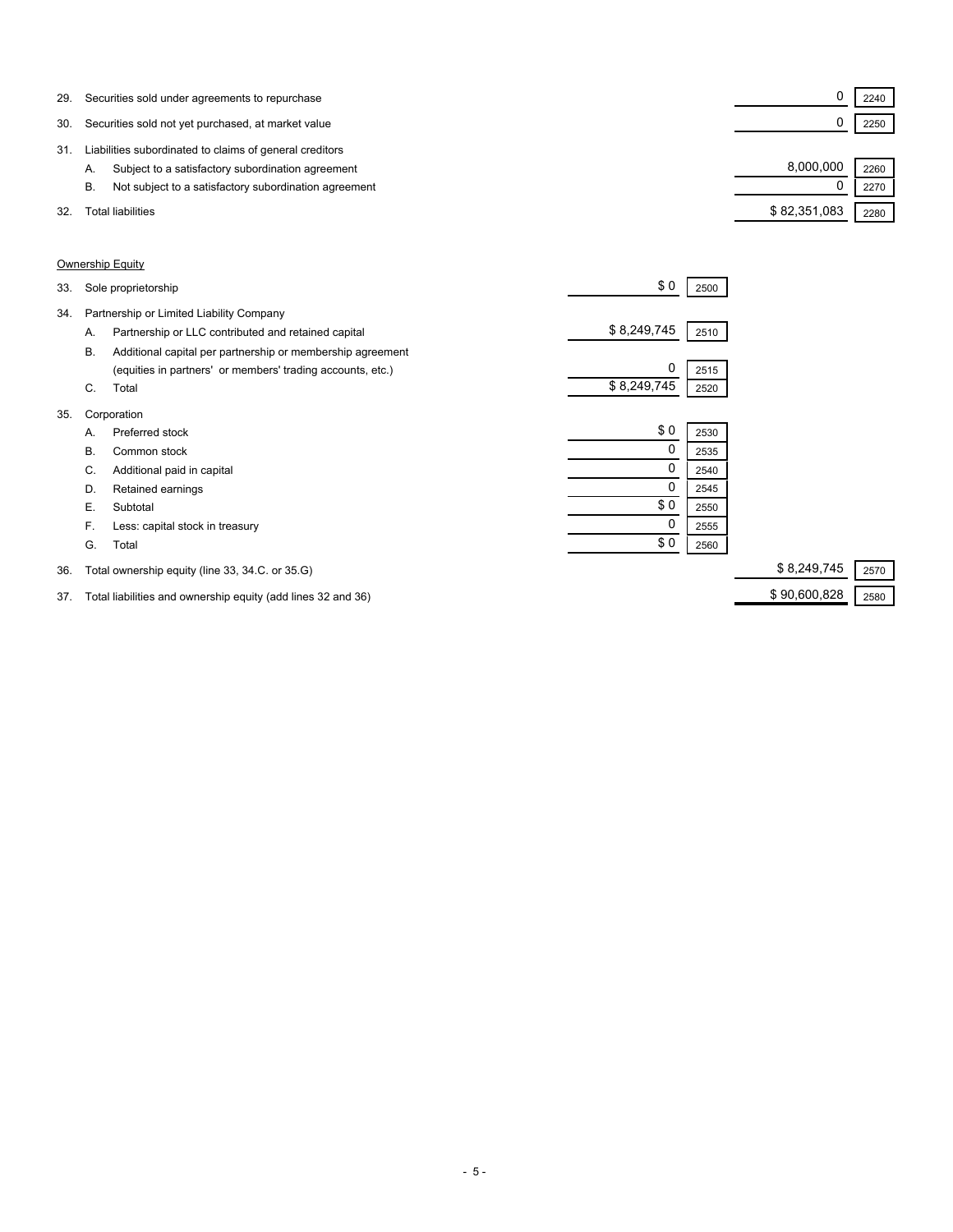| Name<br>ompanv                       | Emplover ID No: | ID No:<br>NIF       |
|--------------------------------------|-----------------|---------------------|
| 冖∟<br>IΔI<br>$\mathsf{N} \mathsf{L}$ | 1007c           | 043180 <sup>-</sup> |

### CFTC FORM 1-FR-FCM STATEMENT OF SEGREGATION REQUIREMENTS AND FUNDS IN SEGREGATION FOR CUSTOMERS TRADING ON U.S. COMMODITY EXCHANGES

AS OF 3/31/2015

| Net ledger balance<br>\$67,034,811<br>5000<br>Cash<br>А.<br>0<br>5010<br>В.<br>Securities (at market)<br>(9,068,100)<br>5020<br>Net unrealized profit (loss) in open futures contracts traded on a contract market<br>Exchange traded options<br>250,661<br>5030<br>Market value of open option contracts purchased on a contract market<br>А.<br>(81, 448)<br>5040<br>В.<br>Market value of open option contracts granted (sold) on a contract market<br>\$58,135,924<br>5050<br>Net equity (deficit) (add lines 1, 2, and 3)<br>Accounts liquidating to a deficit and accounts with<br>\$0<br>debit balances - gross amount<br>5060<br>5080<br>$\Omega$<br>0<br>5070<br>Less: amount offset by customer owned securities<br>\$58,135,924<br>Amount required to be segregated (add lines 4 and 5)<br>5090<br><b>FUNDS IN SEGREGATED ACCOUNTS</b><br>Deposited in segregated funds bank accounts<br>\$26,096,198<br>Cash<br>5100<br>А.<br>0<br>Securities representing investments of customers' funds (at market)<br>5110<br>В.<br>$\mathbf 0$<br>C.<br>Securities held for particular customers or option customers in lieu of cash (at market)<br>5120<br>Margins on deposit with derivatives clearing organizations of contract markets<br>43,959,830<br>Cash<br>5130<br>А.<br>0<br>5140<br>В<br>Securities representing investments of customers' funds (at market)<br>$\mathbf 0$<br>C.<br>Securities held for particular customers or option customers in lieu of cash (at market)<br>5150<br>1,371,533<br>Net settlement from (to) derivatives clearing organizations of contract markets<br>5160<br>Exchange traded options<br>250,661<br>5170<br>Value of open long option contracts<br>Α.<br>(81, 448)<br>5180<br>В.<br>Value of open short option contracts<br>Net equities with other FCMs<br>250,000<br>5190<br>Net liquidating equity<br>А.<br>0<br>В.<br>Securities representing investments of customers' funds (at market)<br>5200<br>0<br>C.<br>Securities held for particular customers or option customers in lieu of cash (at market)<br>5210<br>0<br>Segregated funds on hand (describe:<br>5215<br>\$71,846,774<br>Total amount in segregation (add lines 7 through 12)<br>5220<br>\$13,710,850<br>5230<br>Excess (deficiency) funds in segregation (subtract line 6 from line 13)<br>\$2,500,000<br>Management Target Amount Excess funds in segregation<br>5240 |          | SEGREGATION REQUIREMENTS (Section 4d(2) of the CEAct)                                 |                      |
|-------------------------------------------------------------------------------------------------------------------------------------------------------------------------------------------------------------------------------------------------------------------------------------------------------------------------------------------------------------------------------------------------------------------------------------------------------------------------------------------------------------------------------------------------------------------------------------------------------------------------------------------------------------------------------------------------------------------------------------------------------------------------------------------------------------------------------------------------------------------------------------------------------------------------------------------------------------------------------------------------------------------------------------------------------------------------------------------------------------------------------------------------------------------------------------------------------------------------------------------------------------------------------------------------------------------------------------------------------------------------------------------------------------------------------------------------------------------------------------------------------------------------------------------------------------------------------------------------------------------------------------------------------------------------------------------------------------------------------------------------------------------------------------------------------------------------------------------------------------------------------------------------------------------------------------------------------------------------------------------------------------------------------------------------------------------------------------------------------------------------------------------------------------------------------------------------------------------------------------------------------------------------------------------------------------------------------------------------------------------------------------------|----------|---------------------------------------------------------------------------------------|----------------------|
|                                                                                                                                                                                                                                                                                                                                                                                                                                                                                                                                                                                                                                                                                                                                                                                                                                                                                                                                                                                                                                                                                                                                                                                                                                                                                                                                                                                                                                                                                                                                                                                                                                                                                                                                                                                                                                                                                                                                                                                                                                                                                                                                                                                                                                                                                                                                                                                           | 1.       |                                                                                       |                      |
|                                                                                                                                                                                                                                                                                                                                                                                                                                                                                                                                                                                                                                                                                                                                                                                                                                                                                                                                                                                                                                                                                                                                                                                                                                                                                                                                                                                                                                                                                                                                                                                                                                                                                                                                                                                                                                                                                                                                                                                                                                                                                                                                                                                                                                                                                                                                                                                           | 2.       |                                                                                       |                      |
|                                                                                                                                                                                                                                                                                                                                                                                                                                                                                                                                                                                                                                                                                                                                                                                                                                                                                                                                                                                                                                                                                                                                                                                                                                                                                                                                                                                                                                                                                                                                                                                                                                                                                                                                                                                                                                                                                                                                                                                                                                                                                                                                                                                                                                                                                                                                                                                           | 3.       |                                                                                       |                      |
|                                                                                                                                                                                                                                                                                                                                                                                                                                                                                                                                                                                                                                                                                                                                                                                                                                                                                                                                                                                                                                                                                                                                                                                                                                                                                                                                                                                                                                                                                                                                                                                                                                                                                                                                                                                                                                                                                                                                                                                                                                                                                                                                                                                                                                                                                                                                                                                           | 4.       |                                                                                       |                      |
|                                                                                                                                                                                                                                                                                                                                                                                                                                                                                                                                                                                                                                                                                                                                                                                                                                                                                                                                                                                                                                                                                                                                                                                                                                                                                                                                                                                                                                                                                                                                                                                                                                                                                                                                                                                                                                                                                                                                                                                                                                                                                                                                                                                                                                                                                                                                                                                           | 5.<br>6. |                                                                                       |                      |
|                                                                                                                                                                                                                                                                                                                                                                                                                                                                                                                                                                                                                                                                                                                                                                                                                                                                                                                                                                                                                                                                                                                                                                                                                                                                                                                                                                                                                                                                                                                                                                                                                                                                                                                                                                                                                                                                                                                                                                                                                                                                                                                                                                                                                                                                                                                                                                                           |          |                                                                                       |                      |
|                                                                                                                                                                                                                                                                                                                                                                                                                                                                                                                                                                                                                                                                                                                                                                                                                                                                                                                                                                                                                                                                                                                                                                                                                                                                                                                                                                                                                                                                                                                                                                                                                                                                                                                                                                                                                                                                                                                                                                                                                                                                                                                                                                                                                                                                                                                                                                                           |          |                                                                                       |                      |
|                                                                                                                                                                                                                                                                                                                                                                                                                                                                                                                                                                                                                                                                                                                                                                                                                                                                                                                                                                                                                                                                                                                                                                                                                                                                                                                                                                                                                                                                                                                                                                                                                                                                                                                                                                                                                                                                                                                                                                                                                                                                                                                                                                                                                                                                                                                                                                                           | 7.       |                                                                                       |                      |
|                                                                                                                                                                                                                                                                                                                                                                                                                                                                                                                                                                                                                                                                                                                                                                                                                                                                                                                                                                                                                                                                                                                                                                                                                                                                                                                                                                                                                                                                                                                                                                                                                                                                                                                                                                                                                                                                                                                                                                                                                                                                                                                                                                                                                                                                                                                                                                                           | 8.       |                                                                                       |                      |
|                                                                                                                                                                                                                                                                                                                                                                                                                                                                                                                                                                                                                                                                                                                                                                                                                                                                                                                                                                                                                                                                                                                                                                                                                                                                                                                                                                                                                                                                                                                                                                                                                                                                                                                                                                                                                                                                                                                                                                                                                                                                                                                                                                                                                                                                                                                                                                                           |          |                                                                                       |                      |
|                                                                                                                                                                                                                                                                                                                                                                                                                                                                                                                                                                                                                                                                                                                                                                                                                                                                                                                                                                                                                                                                                                                                                                                                                                                                                                                                                                                                                                                                                                                                                                                                                                                                                                                                                                                                                                                                                                                                                                                                                                                                                                                                                                                                                                                                                                                                                                                           | 9.       |                                                                                       |                      |
|                                                                                                                                                                                                                                                                                                                                                                                                                                                                                                                                                                                                                                                                                                                                                                                                                                                                                                                                                                                                                                                                                                                                                                                                                                                                                                                                                                                                                                                                                                                                                                                                                                                                                                                                                                                                                                                                                                                                                                                                                                                                                                                                                                                                                                                                                                                                                                                           | 10.      |                                                                                       |                      |
|                                                                                                                                                                                                                                                                                                                                                                                                                                                                                                                                                                                                                                                                                                                                                                                                                                                                                                                                                                                                                                                                                                                                                                                                                                                                                                                                                                                                                                                                                                                                                                                                                                                                                                                                                                                                                                                                                                                                                                                                                                                                                                                                                                                                                                                                                                                                                                                           | 11.      |                                                                                       |                      |
|                                                                                                                                                                                                                                                                                                                                                                                                                                                                                                                                                                                                                                                                                                                                                                                                                                                                                                                                                                                                                                                                                                                                                                                                                                                                                                                                                                                                                                                                                                                                                                                                                                                                                                                                                                                                                                                                                                                                                                                                                                                                                                                                                                                                                                                                                                                                                                                           | 12.      |                                                                                       |                      |
|                                                                                                                                                                                                                                                                                                                                                                                                                                                                                                                                                                                                                                                                                                                                                                                                                                                                                                                                                                                                                                                                                                                                                                                                                                                                                                                                                                                                                                                                                                                                                                                                                                                                                                                                                                                                                                                                                                                                                                                                                                                                                                                                                                                                                                                                                                                                                                                           | 13.      |                                                                                       |                      |
|                                                                                                                                                                                                                                                                                                                                                                                                                                                                                                                                                                                                                                                                                                                                                                                                                                                                                                                                                                                                                                                                                                                                                                                                                                                                                                                                                                                                                                                                                                                                                                                                                                                                                                                                                                                                                                                                                                                                                                                                                                                                                                                                                                                                                                                                                                                                                                                           | 14.      |                                                                                       |                      |
|                                                                                                                                                                                                                                                                                                                                                                                                                                                                                                                                                                                                                                                                                                                                                                                                                                                                                                                                                                                                                                                                                                                                                                                                                                                                                                                                                                                                                                                                                                                                                                                                                                                                                                                                                                                                                                                                                                                                                                                                                                                                                                                                                                                                                                                                                                                                                                                           | 15.      |                                                                                       |                      |
|                                                                                                                                                                                                                                                                                                                                                                                                                                                                                                                                                                                                                                                                                                                                                                                                                                                                                                                                                                                                                                                                                                                                                                                                                                                                                                                                                                                                                                                                                                                                                                                                                                                                                                                                                                                                                                                                                                                                                                                                                                                                                                                                                                                                                                                                                                                                                                                           | 16.      | Excess (deficiency) funds in segregation over (under) Management Target Amount Excess | \$11,210,850<br>5250 |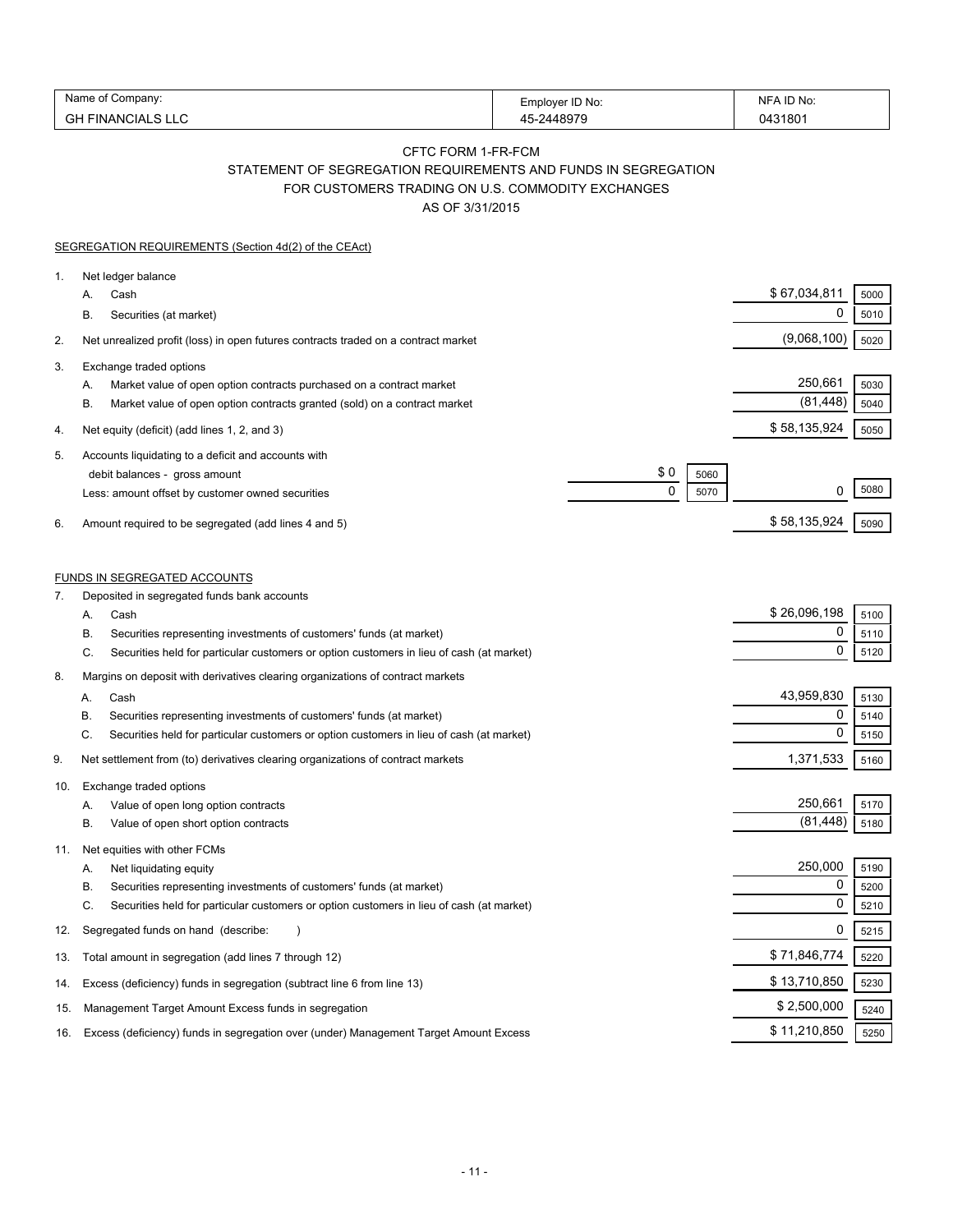| Name of Company:   | Employer ID No: | NFA ID No: |
|--------------------|-----------------|------------|
| 'GH FINANCIALS LLC | -2448979        | 0431801    |

## CFTC FORM 1-FR-FCM STATEMENT OF SEGREGATION REQUIREMENTS AND FUNDS IN SEGREGATION FOR CUSTOMERS' DEALER OPTIONS ACCOUNTS AS OF 3/31/2015

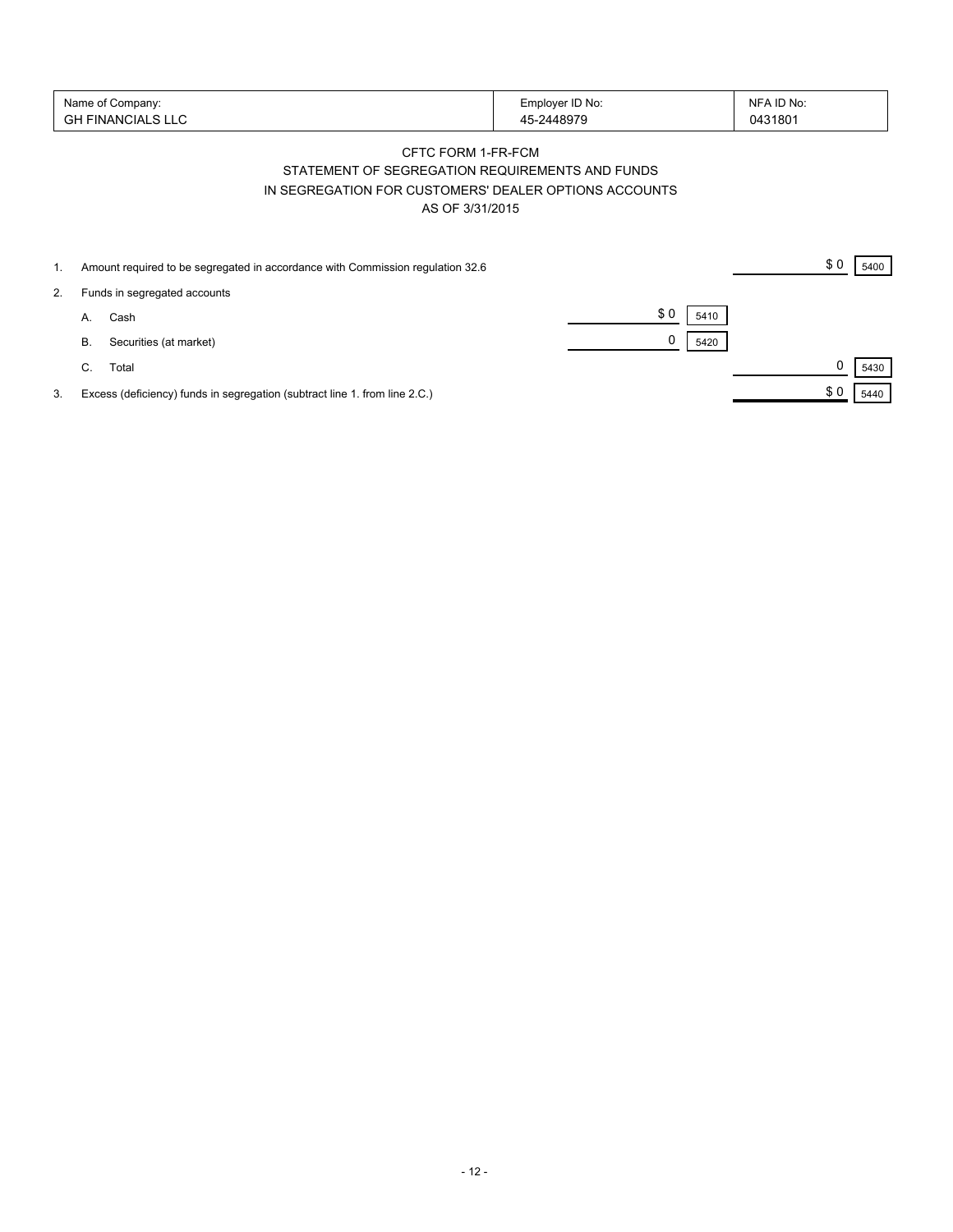|    | Name of Company:                                                                                                              | Employer ID No: | NFA ID No: |      |
|----|-------------------------------------------------------------------------------------------------------------------------------|-----------------|------------|------|
|    | <b>GH FINANCIALS LLC</b>                                                                                                      | 45-2448979      | 0431801    |      |
|    |                                                                                                                               |                 |            |      |
|    | CFTC FORM 1-FR-FCM                                                                                                            |                 |            |      |
|    | STATEMENT OF SECURED AMOUNTS AND FUNDS HELD IN SEPARATE ACCOUNTS                                                              |                 |            |      |
|    | PURSUANT TO COMMISSION REGULATION 30.7                                                                                        |                 |            |      |
|    | AS OF 3/31/2015                                                                                                               |                 |            |      |
|    | FOREIGN FUTURES AND FOREIGN OPTIONS SECURED AMOUNTS                                                                           |                 |            |      |
|    |                                                                                                                               |                 |            |      |
|    | Amount required to be set aside pursuant to law, rule or<br>regulation of a foreign government or a rule of a self-regulatory |                 |            |      |
|    | organization authorized thereunder                                                                                            |                 |            |      |
|    |                                                                                                                               |                 | \$0        | 5605 |
| 1. | Net ledger balance - Foreign Futures and Foreign Option Trading - All Customers                                               |                 |            |      |
|    | Cash<br>А.                                                                                                                    |                 | \$1,290    | 5615 |
|    | В.<br>Securities (at market)                                                                                                  |                 | \$0        | 5617 |
| 2. | Net unrealized profit (loss) in open futures contracts traded on a foreign board of trade                                     |                 | \$0        | 5625 |
| 3. | Exchange traded options                                                                                                       |                 |            |      |
|    | Market value of open option contracts purchased on a foreign board of trade<br>А.                                             |                 | \$0        | 5635 |
|    | В.<br>Market value of open option contracts granted (sold) on a foreign board of trade                                        |                 | \$0        | 5637 |
|    |                                                                                                                               |                 |            |      |
| 4. | Net equity (deficit) (add lines 1, 2, and 3)                                                                                  |                 | \$1,290    | 5645 |
| 5. | Accounts liquidating to a deficit and accounts with                                                                           |                 |            |      |
|    | debit balances - gross amount                                                                                                 | \$0<br>5651     |            |      |
|    | Less: amount offset by customer owned securities                                                                              | \$0<br>5652     | \$0        | 5654 |
| 6. | Amount required to be set aside as the secured amount - Net Liquidating Equity Method (add lines 4 and 5)                     |                 | \$1,290    | 5655 |
| 7. | Greater of amount required to be set aside to a foreign jurisdiction (above) or line 6.                                       |                 | \$1,290    | 5660 |